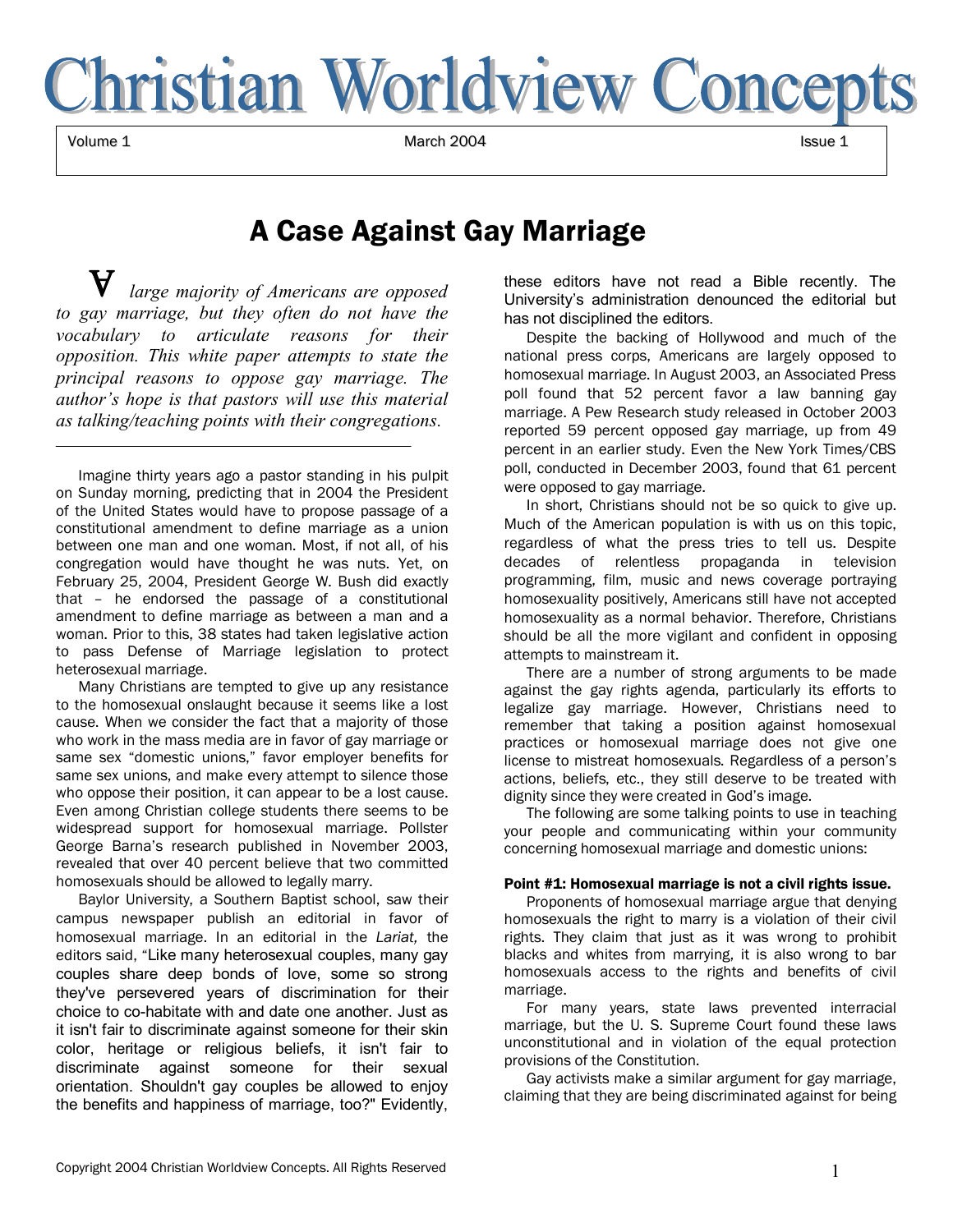what nature made them. They cannot help being homosexual any more than a black can help being black. In short, homosexuals claim that sodomy is a natural occurring act that should be protected by law in a manner similar to the legal protections afforded race.

However, skin color and sexual behavior are entirely different. The first is an inborn characteristic while the second is behaviorally based and has everything to do with individual character, moral choices and society's basic rules of conduct. If civil rights laws can be used to justify the behaviors of homosexuals, there is virtually no place to stop. New laws would need to be passed on a daily basis to accommodate the claims of smokers, gamblers, pornography addicts, etc.

Activists react strongly to the contention that homosexuality is contrary to nature. Yet, the scientific evidence is stacked against them. No reputable scientific research supports the claim that homosexuality is a naturally occurring condition. The medical literature is devoid of peer-reviewed research supporting the claim that homosexuality is biological.

Some gay rights activists acknowledge that homosexuality is not natural, but intend to press for legalization of same sex marriage anyway. Organizations such as Better Humans contend that we should not let what is "natural" define our social values. Instead, they contend that we should deploy reason over nature, refusing to submit to what is natural. As one activist put it, "Just because heterosexual marriage has been the only form of marriage recognized for the last two thousand years is no reason to not change it." Some who subscribe to Transhumanism1, which is a permutation of Humanism, claim that we must reject the so called natural order to improve humanity. We should do what is "reasonable," not what is natural.

However, this refusal to accept the norms of nature notwithstanding, there are certain facts of life that must be recognized. Social features are open to change. Inherent, natural ones are not. Marriage, like many important social institutions, is a combination of natural reality (the biology of procreation) and social construct (the culture that nurtures and supports procreation). Transhumanists may truly believe that medical technology may one day remove the obstacles to same sex procreation (and it may), but this technological Tower of Babel will not eradicate other significant gender-specific features of heterosexual procreation and marriage.

#### Point #2: Scripture condemns homosexual practice.

First, it is not necessary to condemn people who have homosexual "desires" any more than we should condemn those who have heterosexual desires. Due to the Fall, perverse passions abound and they are not limited to homosexuals. However, Scripture clearly describes homosexual relations as immoral and subject to divine judgment. God is not indifferent to issues of human

 $\overline{a}$ 

sexuality. Homosexuals pervert God's pattern for marriage at their own peril.

For example, Genesis 19 contains the first reference to homosexuality in the Bible. There is no doubt about the intentions the men of Sodom had for the two men who visited Lot's home; they intended to engage in sexual relations with them. Jude 7 provides an illuminating commentary on Genesis 19, stating that the sin of Sodom involved going after "strange flesh."

Leviticus 18 and 20 both call homosexuality an abomination, a term that is used five times in Leviticus to convey intense divine disapproval. Their intended purpose cannot be misconstrued; Israel was to have nothing to do with homosexual practice.

Several passages in the New Testament address homosexuality. Romans 1:26-27, 1 Corinthians 6:9 and 1 Timothy 1:10. All three passages clearly identify homosexual practice as deserving of divine judgment and outside of the boundaries of acceptable human behavior.

Despite aggressive attempts by various pro-homosexual commentators to explain these passages in a manner that treats homosexuality as morally benign, the tenor of Scripture is clearly and consistently against homosexuality.

## Point #3: If homosexual marriage can be justified by the equal protection language of the Constitution, so can polygamy and incest.

Many gay activists reject this argument, calling it a "red herring," or "slippery slope" fallacy. They are fond of saying that there is no connection between gay marriage and such outlawed practices as incest or polygamy. However, there is strong evidence that the slope leading from gay marriage to polygamy and incest is indeed slippery.

In a Friend of the Court (amicus curiae) brief filed in the case of *Lawrence v. Texas* (2002), gay rights activists argued that overturning the Texas anti-sodomy law would not directly lead to subsequent claims that homosexuals should be afforded equal protection under the law as it pertains to marriage rights. Yet, this is precisely what is being argued in both California and Massachusetts. Ironically, small town mayors, as well as their big city counterparts, have taken it upon themselves to interpret state constitutions as being "gender neutral," thereby claiming that they (the mayors) have the right to marry homosexuals under the equal protection language of the Constitution.

 The equal protection language of the Constitution guarantees protection to persons regardless of race, religion or national origin. The framers of the Constitution did not have in mind the protection of persons on the basis of sexual orientation or preference. If one's sexual preferences become a protected class under the equal protection clause, there can be no argument that will be sufficiently compelling to prevent the Supreme Court from expanding that class to include those who wish to marry blood relatives or multiple partners.

<sup>&</sup>lt;sup>1</sup> Transhumanism is a movement which seeks to transcend the limitations of human existence through the use of technology, e.g., genetic engineering, cloning, etc.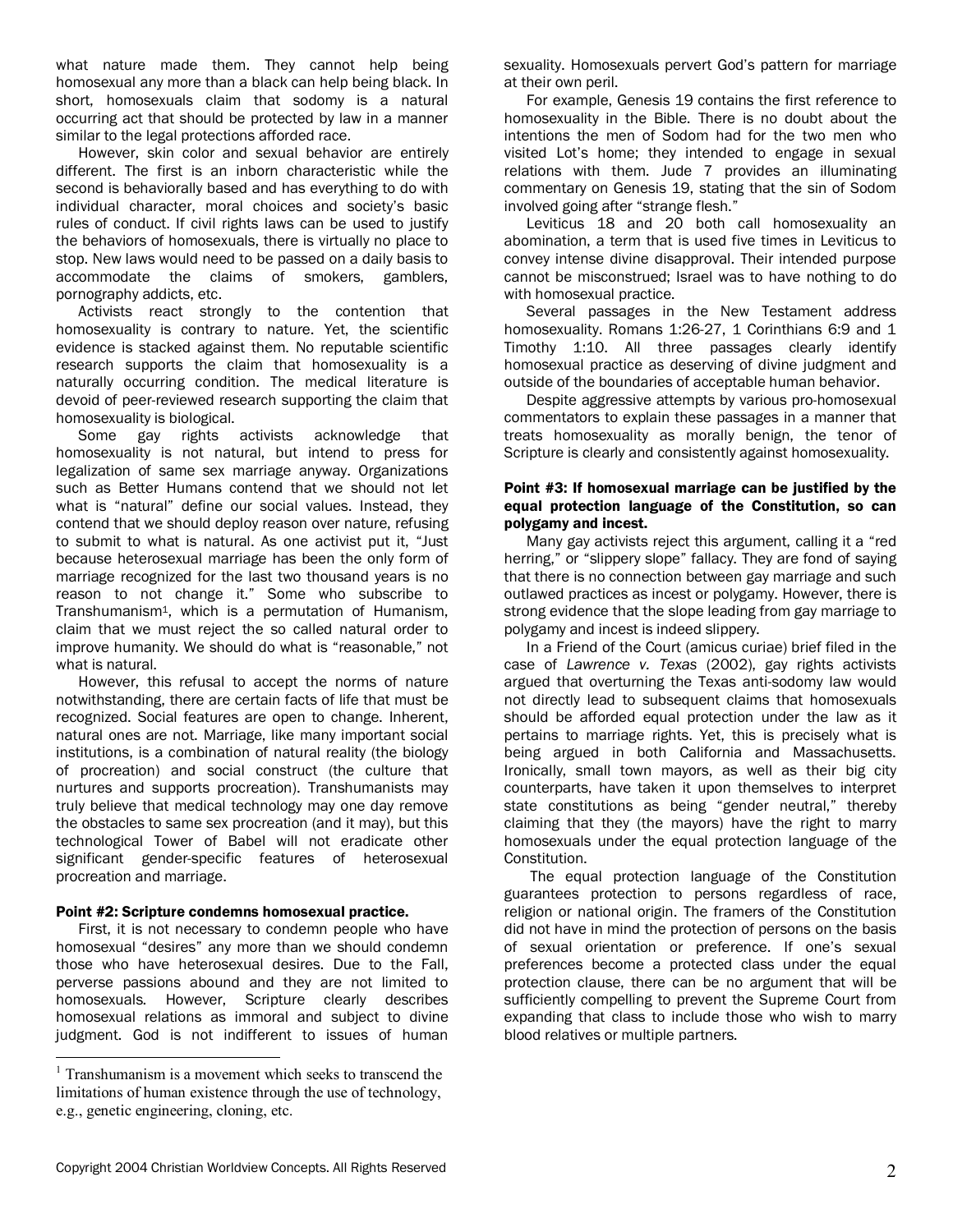## Point #4: The history of human civilization supports heterosexual marriage.

Many gay activists contend that marriage is principally a religious custom and that the prohibitions against same sex marriage actually impose a religious interpretation on their relationships. Thus, they argue that marriages recognized by the State should not be forced to meet overtly religious standards.

However, while marriage does arise from religious traditions, heterosexual marriage itself serves a measurable good for secular society. Therefore, there is ample justification for the State to preserve and protect the special status of heterosexual marriage. A society can do just fine without homosexual unions, but it cannot survive without heterosexual ones. Medically assisted procreation technologies notwithstanding, same sex marriages offer nothing distinctive to society.

There is no historical precedent for state sanction of homosexual marriage. While homosexual practice has arguably been present in virtually every culture, there exist no records to support the notion that any society provided legal endorsement of homosexual marriage. Furthermore, there are no historical accounts of any society or civilization thriving where homosexual practice was considered normal human behavior.

We need state recognition of marriages because people who live together become intimately dependent on one another and we need to recognize, protect and manage those dependencies. Families are a different kind of social unit than individuals, and things work best when families are granted certain rights and responsibilities, so we need to have rules about what families are. Children, in particular, thrive best when raised by families and their care needs to be managed by binding contractual arrangements to protect their interests and those of their caregivers.

# Point #5: Marriage is heterosexual to support the proper rearing of children.

In 1885, the United States Supreme Court felt so strongly about the importance of marriage to a stable society that it made marriage a requirement for new states to enter the union. The Court said, "The life of the state rests on the basis of the idea of the family, as consisting in and springing from the union for life of one man and one woman in the holy estate of matrimony; the sure foundation of all that is stable and noble in our civilization, the best guaranty of that reverent morality which is the source of all beneficent programs, social and political improvement.<sup>"2</sup>

Innumerable sociological studies support the claim that children are best cared for in a stable, intact home where both a mother and father are present. Although children can be cared for by single parents, the ideal is a two-parent home where children see role models of a mother and father. Children gain much of their understanding of what it means to be a wife, mother, husband and father from observing their parents.

 $\overline{a}$ <sup>2</sup> *Murphy v. Ramsey* 114 U.S. 15, 45 (1885)

 Research conducted on the children of divorced parents suggests that such children often have more difficulty making gender distinctions than children in an intact home. They tend to be more depressed, have a higher incidence of substance abuse or chemical dependence, have increased incidence of illness, depression and developmental problems.

While infidelity is not uncommon among heterosexual married partners, the connection between homosexuality and multiple partners is significant. Monogamy is not the norm in the homosexual population. Despite the fact that AIDS has prompted the homosexual community to encourage monogamy for nearly twenty years, HIV infection and other sexually transmitted diseases continue to climb among homosexuals. Even the homosexual literature acknowledges that homosexual monogamy is fictional. In his book, *Virtually Normal*, Andrew Sullivan, who is homosexual, writes about the openness of the homosexual "marriage" that reflects "great understanding of the need for extramarital outlets between two men, more so than would be tolerated between a man and a woman.3 In other words, monogamy is not monogamy.

A lengthy history of marital infidelity within the ranks of heterosexual married couples attests to the destructive toxin of infidelity, even among couples with so called "open" marriages.î Wife swapping, swinging and other forms of marital thrill seeking have been thoroughly documented to have devastating effects on healthy marriages and healthy child rearing. The State should never be in the business of encouraging unhealthy behavior by providing it special treatment.

# Point #6: Legalizing homosexual marriage undermines the moral foundation of marriage.

Marriage as traditionally defined - the union of one man and one woman  $-$  is the most important social institution around the world. Legalizing homosexual marriage would allow a tiny minority of people to change long held moral codes and the social commitments that sustain it.

Advocates of homosexual marriage frequently ask, ìWhat harm is done to heterosexual marriages if same sex marriage is legalized?" The short answer is  $-$  they harm everyone else. When homosexual couples seek State approval and all the benefits that the State reserves for married heterosexual couples, they impose the law on everyone. Millions of people who do not believe homosexual practice is moral would be forced to accept it anyway.

Homosexuals would turn civil rights laws into battering rams, using the courts to hammer resisters into submission. An employer who offers medical insurance to employees would be forced to provide it for the homosexual partner of an employee. Schools would be required to treat homosexuality as normal in its curriculum and co-curricular activities.

Some gay marriage activists argue that permitting homosexuals to marry will actually stabilize gay relationships, despite a Dutch study which showed that

 $\overline{a}$ <sup>3</sup> *Out* magazine, December/January 1994, p. 161.